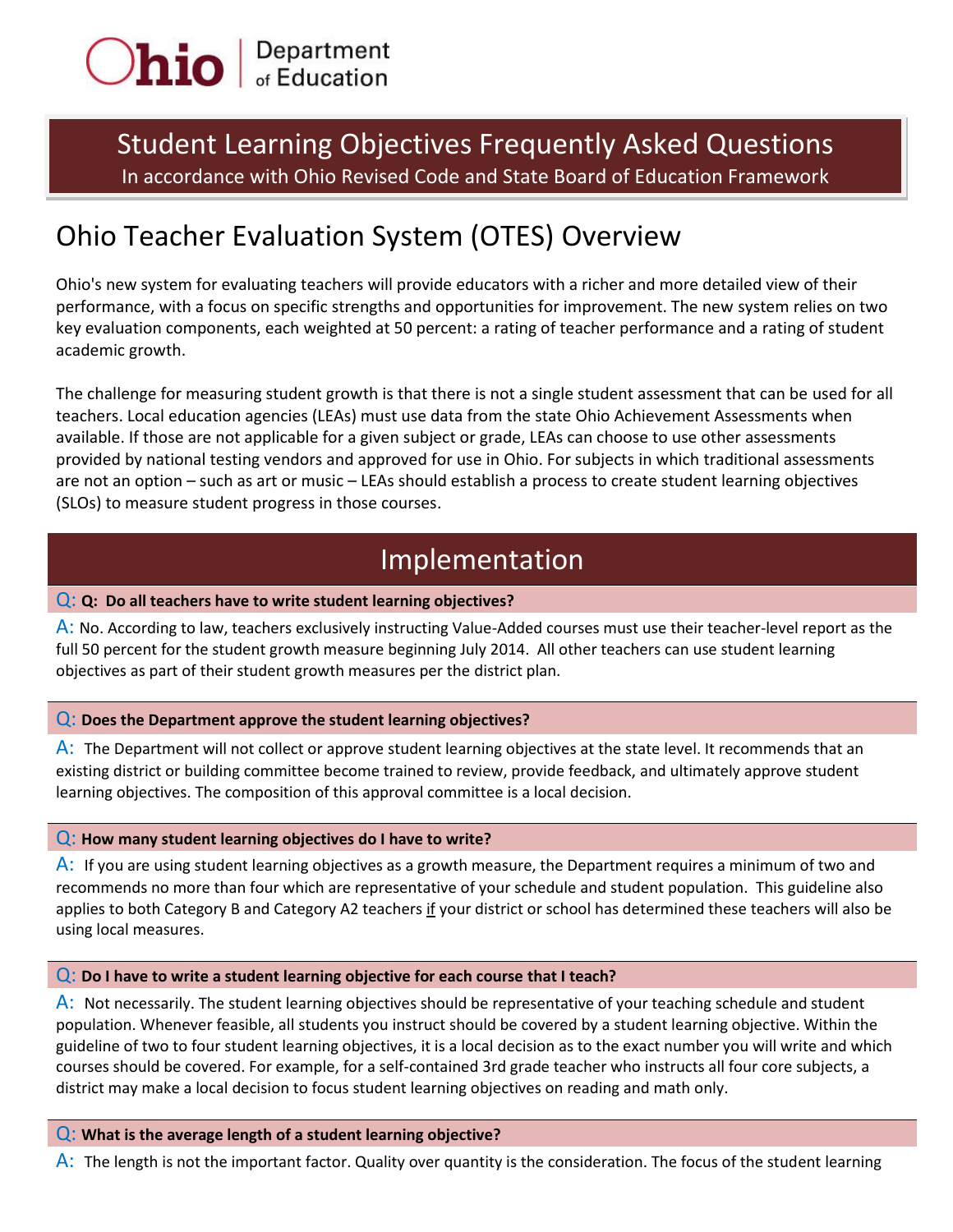objective is on the content. When writing the student learning objective, you should use the provided checklist to ensure it contains all of the required information needed for approval at the local level.

# Baseline and Trend Data

# Q: **The baseline and trend data section is sometimes written vaguely using "most," "several," and "struggled". Is this acceptable?**

A: If used alone, vague words like those mentioned in the question above are insufficient to describe baseline data. Whenever possible, the description of the baseline and trend data should include student performance data, such as a table showing the range and frequency of student scores. You should make written observations based on the data in this section. However, there must be data included.

### Q: **What if my data are unrelated to my subject or do not exist?**

A: All teachers can find data relevant to their course. The rare exception to this may be a first year teacher or a teacher new to a course. Data may be from related subjects if the subject is new to students. For example, biology teachers may glean useful information from reviewing last year's environmental science examination. In addition, although students may not have received formal instruction in a subject, students may have background knowledge acquired from outside the school setting. A brief survey could also provide information about students' background knowledge. You should use the first couple of weeks to gather data about your students. During this time, give a pre-assessment or the first chapter or unit exam to provide valuable data for the student learning objective.

### Q: **Should student learning objectives be based on data from standardized tests or teacher-created assessments?**

A: Student learning objectives should be based on data from multiple sources when available such as standardized tests, portfolios of student work, and district-created assessments.

# Q: **Can I use data that is two or three years old?**

A: Yes. Using performance data from multiple years can provide valuable information. For example, trend data may show that students in your class for the past three years struggled with converting fractions. Based upon this finding, you might include this skill in your student learning objective and then seek new instructional strategies for teaching fractions.

# Q: **Do I create student learning objectives after the school year has started and after I have given assessments to determine a baseline?**

A: Student learning objectives are typically developed after the school year has begun so that you can use your diagnostics or pre-assessments to develop the student learning objectives. However, sections of the student learning objective, such as "standards and content" and "assessment," may be completed prior to the start of the school year.

#### Q: **Should I use prior content or current content to create baseline data?**

A: Your baseline data will vary based on the subject and the availability of data. You may use a pre-assessment as a source of baseline data. The pre-assessment will contain the content and skills to be taught during the upcoming year. Other sources of data are end-of-course assessments from the prior year, which are not being based on the current content but may be good proxies for the current course.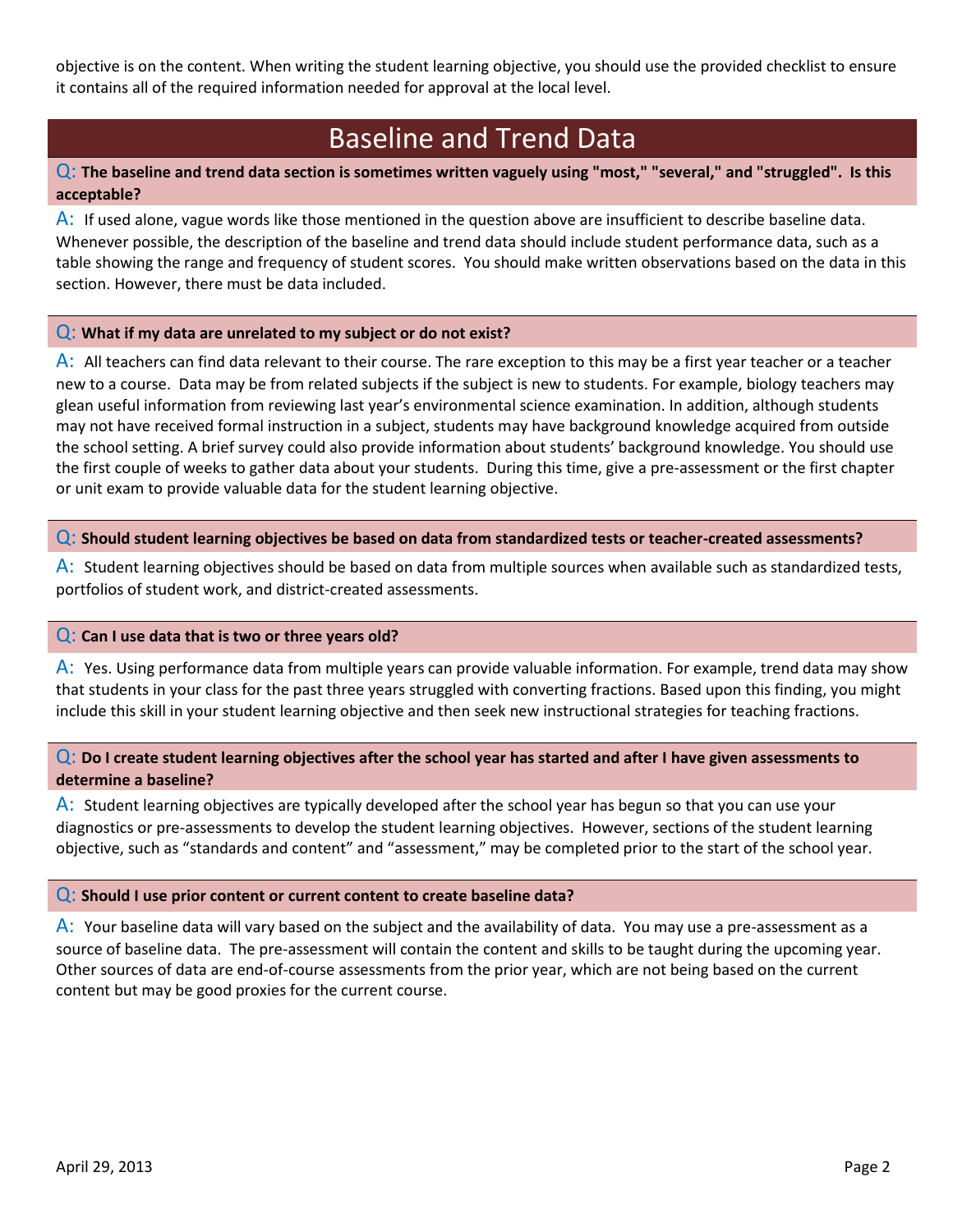# Student Population

### Q: **How do I determine the student population? What portion of my student population or roster do I include?**

A: The student population includes all the students enrolled in a course whenever possible. An additional "focused" or "targeted" student learning objective may be created for a subgroup of students within the course who need targeted assistance. At least one of your student learning objectives must cover all the students enrolled in a course except in rare cases when you may have a very large student population.

### Q: **Can I exclude students with disabilities from my student learning objective?**

A: Difficulty in achieving the targets is not a reason to exclude any subgroup of students.

### Q: **What if a student joins my class late in the year or withdraws from my class early?**

A: The expectation is that all students entering a course throughout the year receive a pre-assessment to determine any gaps in learning. Every effort should be made to administer the post-assessment to each student enrolled in the course. These data are extremely beneficial to the next year's teacher. The Department expects each district to determine the minimum interval of instruction for student learning objectives. Understandably, you and your principal will need to discuss whether certain students meet these minimum requirements determined by your district.

# Q: **What if students in my student population are absent frequently? Will they be excluded from the calculation of my student learning objective score?**

A: Currently, per Ohio law, students who have 60 or more unexcused absences are excluded from final calculations of your score for Value-Added. Districts should remove students with sixty or more unexcused absences from their Approved Vendor Assessment and LEA measures. Additionally, for student learning objectives, districts should utilize the relevant interval of instruction as defined by the LEA.

# Q: **What happens if I teach a class where my students change on a regular basis? What if I have different students every quarter or every few weeks?**

 $\overline{A}$ : The Department expects each district to determine the minimum interval of instruction for student learning objectives. It is understood that you and your principal will need to discuss whether certain students meet these minimum requirements. Therefore, this situation requires some flexibility within the district's student growth measure plan because your schedule and assignment may require adaptions to the student learning objective process. Adaptions can be put in place to make the process work for you. The danger is that some students are not included in the student learning objective. Teachers, principals, and districts should try to avoid this. Remember that you should strive to show growth in as many students as possible. You should avoid any situations that exclude particular students who are low or high performing.

If you are a teacher who sees students for various lengths of time and at various points throughout the year, you can design a student learning objective around big ideas and content. Then you establish tiered targets based on the amount of time a student receives instruction. Expectations for students who are in the course for longer periods of time should be different than those for students on shorter intervals. This means that you should keep a roster of all students, possibly sorted by length of instruction throughout the school year.

# Q: **How do I write a student learning objective as a teacher of 450 students?**

 $\overline{A}$ : In cases where a teacher has large student populations, it is recommended that the district plan guides the administration and you to focus the student learning objective in a manner that encompasses as many students as possible. The district plan should strive for comparability and consistency across subject and grade levels regarding the total number of student learning objectives per teacher as well as the size of the student population.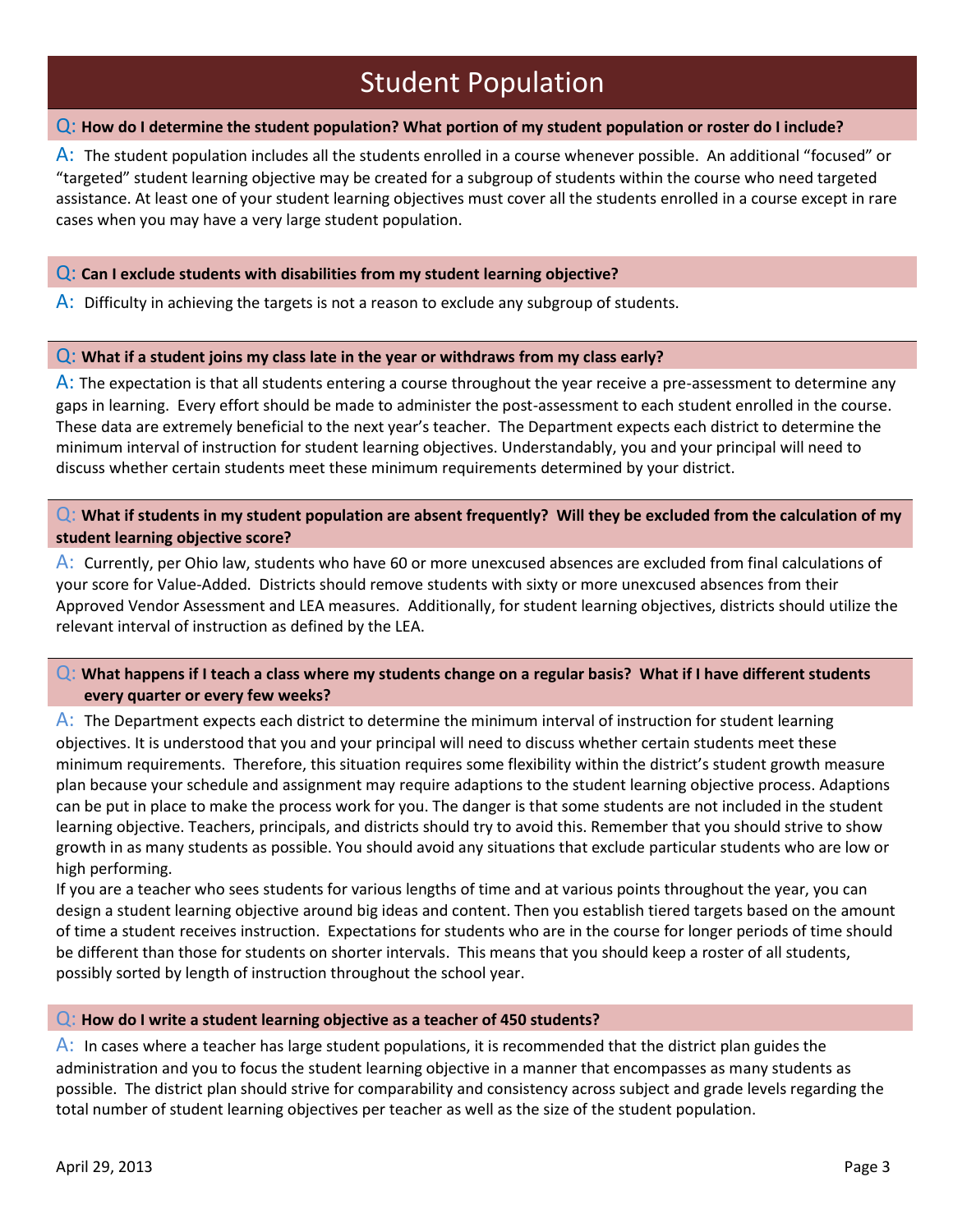# Interval of Instruction

### Q: **Is the interval of instruction one curriculum unit or the entire school year?**

A: Match the interval of instruction with the length of the course. This may be a year, semester, trimester, or a quarter. Districts with buildings using intervals of instruction other than a typical school year will need multiple approval periods for their student learning objectives. For instance, in a high school using semesters, the approval committee would meet both at the beginning of the school year and again at the new semester to approve student learning objectives for their teachers.

### Q: **My school year ends on June 1. Does this mean my interval of instruction for my yearlong course ends on June 1?**

A: No. State law requires the completion of the evaluation process by May 1. The Department recommends that you administer your post-assessments on or around April 15. This will allow adequate time to score the assessments, complete the Student Learning Objective Scoring Template, and submit the data to the evaluator by May 1.

Q: **I am a high school teacher instructing Algebra I and Algebra II in year-long courses. I also teach Trigonometry first semester and Calculus second semester. My district has decided all high school teachers will write only two student learning objectives. How do I decide on which courses to focus my two student learning objectives?**

A: If you instruct large numbers of courses, the district plan should guide the administration to work with you to identify the required courses as a focus for the student learning objectives. If this does not help narrow the focus to the required number of student learning objectives, the focus should next be on the courses with the highest student enrollment. The district plan should strive for comparability and consistency among teachers across subjects and grade levels regarding the total number of required student learning objectives.

# Standards and Content

### Q: **Should student learning objectives be aligned primarily to course curriculum or Common Core State Standards?**

# A: Align student learning objectives in the following order:

- 1. Common Core State Standards
- 2. Ohio Academic Content Standards
- 3. National standards put forth by education organizations

#### Q: **Can I list the standards in the Standards and Content section or do I need to write a narrative?**

A: You can list the standards in this section, but you also need to articulate the content of the standards. For example, simply listing "CCSS.ELA-Literacy.W.4.4" is not enough information. In this section you will need to explain the core knowledge and skills students must attain and why you identified those standards as the most important.

#### Q: **Should student learning objectives cover multiple standards or just one?**

A: You must have at least one student learning objective that covers the overarching standards that represent the breadth of the course. For example, if the course is a year-long course, the standards and content section must reflect the overarching standards for that year-long course. Once this course-level student learning objective is in place, you may then choose to write a targeted student learning objective, in which you focus on a subgroup of students (the lowachieving, for example) and also narrow the content to only those standards that these students have yet to master.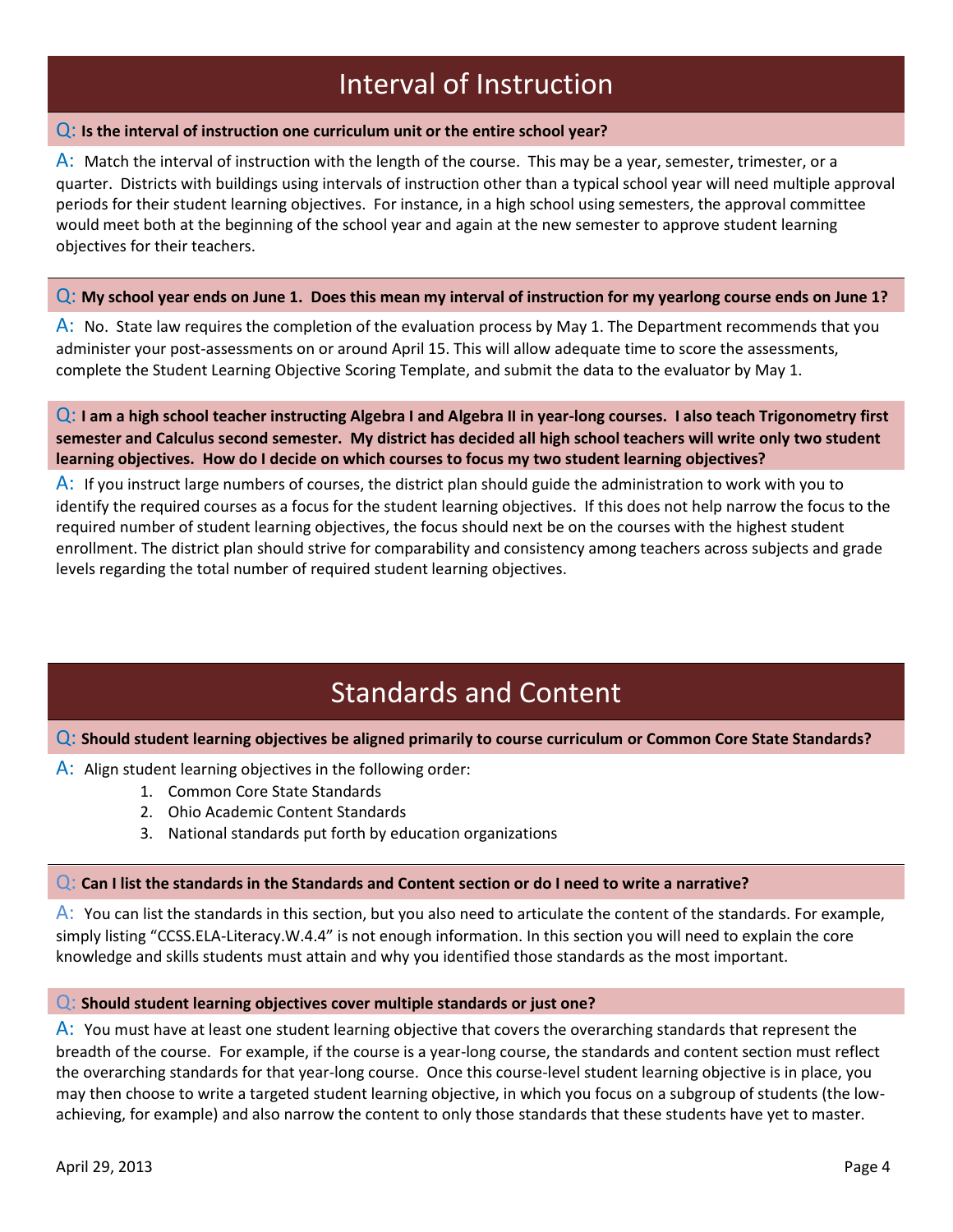# Assessment(s)

# Q: **What is stretch?**

A: To have sufficient stretch, an assessment must contain questions that vary in difficulty. The assessment should contain both basic and advanced knowledge and skill questions so that both low-performing and high-performing students can demonstrate growth.

# Q: **Is it the intent of the student learning objective process to use the same instrument for pre-assessment and postassessment to accurately measure student growth?**

Using the same instrument as a pre- and post-assessment is not ideal. In fact, using the same assessment multiple times within the same year may decrease the validity of results since students will have seen the questions before. A wellwritten pre-assessment (used in conjunction with other forms of baseline data) can be a valuable source of data, because it should closely align with the post-assessment to measure growth. Pre-assessments should assess the same general content as the post-assessment, be comparable in rigor, and should be reviewed by content experts for validity and reliability.

### Q: **What types of assessments can be used with student learning objectives?**

#### A:

- District-approved, locally developed assessments  $\bullet$
- Pre/Post assessments  $\bullet$
- Performance-based assessments
- Portfolios
- Vendor assessments not on the ODE approved list

#### Q: **Should all modifications for students with disabilities be included in this section?**

A: The Student Learning Objective Template Checklist does not specify that modifications must be listed in the assessment section. However, articulating that modifications are being provided to your students in accordance with their IEPs is an important fact as it demonstrates knowledge of your students.

#### Q: **Do teachers grade the assessments?**

A: This is a local decision. It might be useful to consider grading tests in teams so you are grading your colleagues' students, not your own students. Collaborative grading is used in many schools with established student learning objectives. Your district may wish to address this issue in the local Student Growth Measures Plan.

#### Q: **How do I know that my teacher-designed assessments are valid and reliable?**

A: It is certainly more challenging to determine if a teacher-designed assessment is valid and reliable. However, districts can put procedures in place to help increase assessment validity and reliability. Using the checklist provided by the Department in the *Guidance on Selecting Assessments for Student Learning Objectives* is a good first step. In addition, having content and assessment experts from the district or the local Educational Service Center review the assessments can help ensure that tests capture the information needed about student performance and are fair to all students. Standardized scoring procedures can also increase a test's validity and reliability.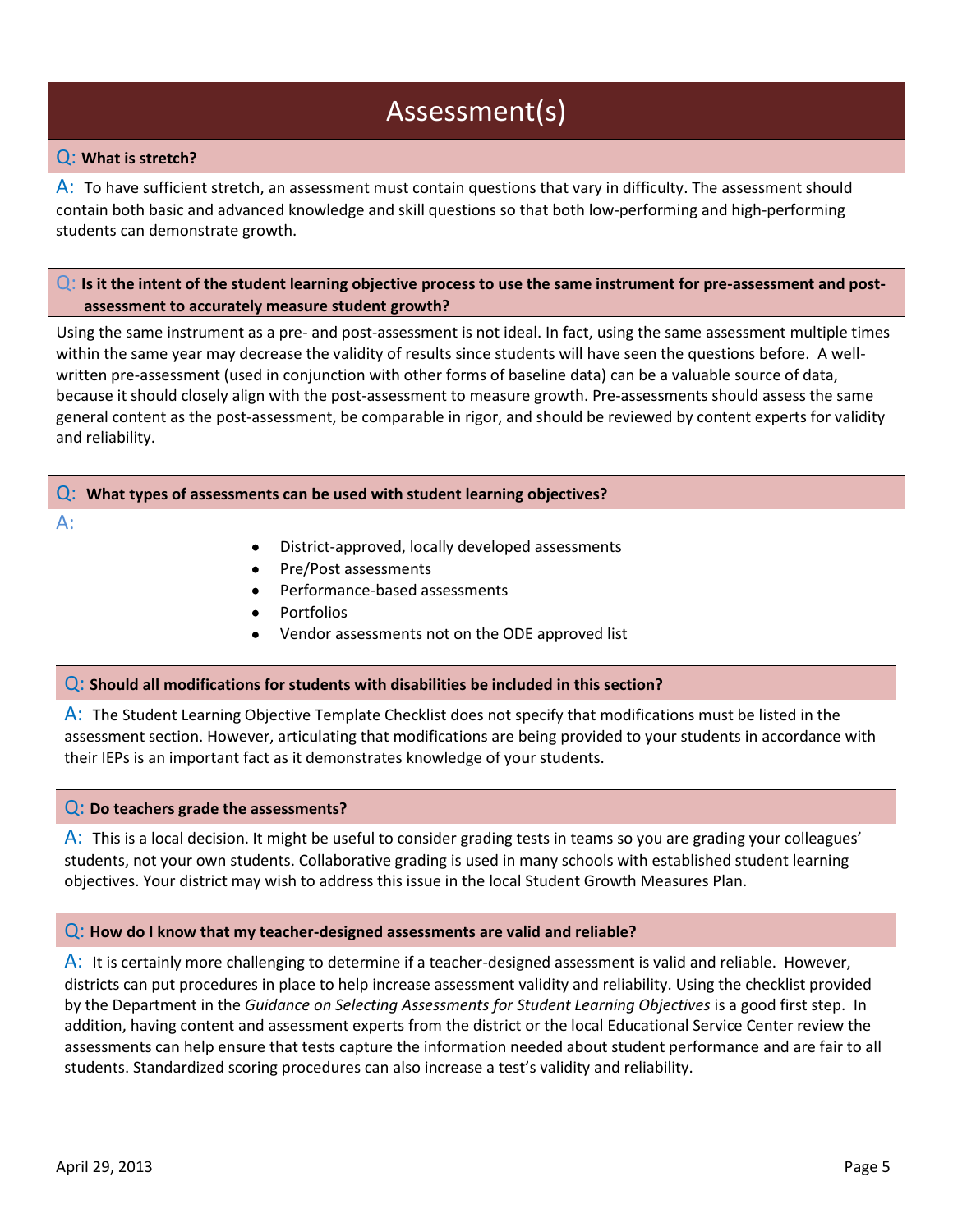### Q: **Can I create the assessment for my student learning objective?**

A: The Department strongly advises against an individual teacher creating an assessment. In rare cases where a team of teachers cannot create an assessment, you should develop the assessment in conjunction with an instructional coach, curriculum supervisor, special education teacher, English Language Learner teacher, and administrator or other faculty member with assessment expertise.

### Q: **Can I use my quarterly assessments or my mid-term exam as part of my post-assessment?**

A: This is not acceptable as it would not meet the requirement for demonstrating growth between **two** points in time. If the student learning objective content covers an entire semester or year, the pre- and post-assessment should also cover the same content for the entire semester or year. Using quarterly assessments would only assess the content for the quarter. Since the student learning objective covers much more content than a quarter, it is not acceptable to use these assessments as pre and post-assessments. These assessments would simply be used as formative checks for you to determine whether your students are making appropriate progress toward their established growth targets at the end of the course. You can modify various questions from each of these assessments to create an overall pre- and post-assessment that would indeed measure the content for the entire course.

### Q: **What if the pre-assessment used in the submitted student learning objective is not very strong?**

A: This is a learning process. Evaluators can suggest how to improve the pre-assessment for next year. The goal is to learn from the process in these early years. Districts and schools should have clear expectations regarding assessments to ensure quality pre- and post-assessments.

# Growth Targets

# Q: **Will all growth targets be tiered?**

A: Instances may exist where one growth target may be acceptable for all students, but this is rare. For example, you may have a small course, such as an honors seminar, in which students start the year with similar background knowledge and skill sets. In this situation, one growth target for all students may be appropriate. The Department recommends setting tiered growth targets to ensure you are addressing the needs of both the high- and low-performing students. Ultimately, every student will have a target within the established tiers.

#### Q: **If a student is well below proficiency level, is it appropriate to set a growth target of proficiency?**

A: Targets should first be developmentally appropriate and then rigorous and attainable. Expecting a student to grow from below basic to proficient in one year may be very difficult. However, in some cases, more than a year's worth of growth is necessary to close the achievement gap. The student learning objective process asks you to set high expectations for students and to establish these targets based upon the analysis of baseline data. You should consult with colleagues, curriculum directors, administrators, and instructional coaches when determining appropriate growth targets.

#### Q: **At what point can a teacher revise his or her growth targets?**

A: In most cases, you cannot revise growth targets once the student learning objective has been approved. If students are showing greater than expected progress, the teacher can extend the assessment to more fully capture the extent of student growth. However, the growth targets do not change. Similarly, if a student is not making sufficient progress toward his or her growth target, you can alter or supplement the instructional strategies. But, again, the growth target